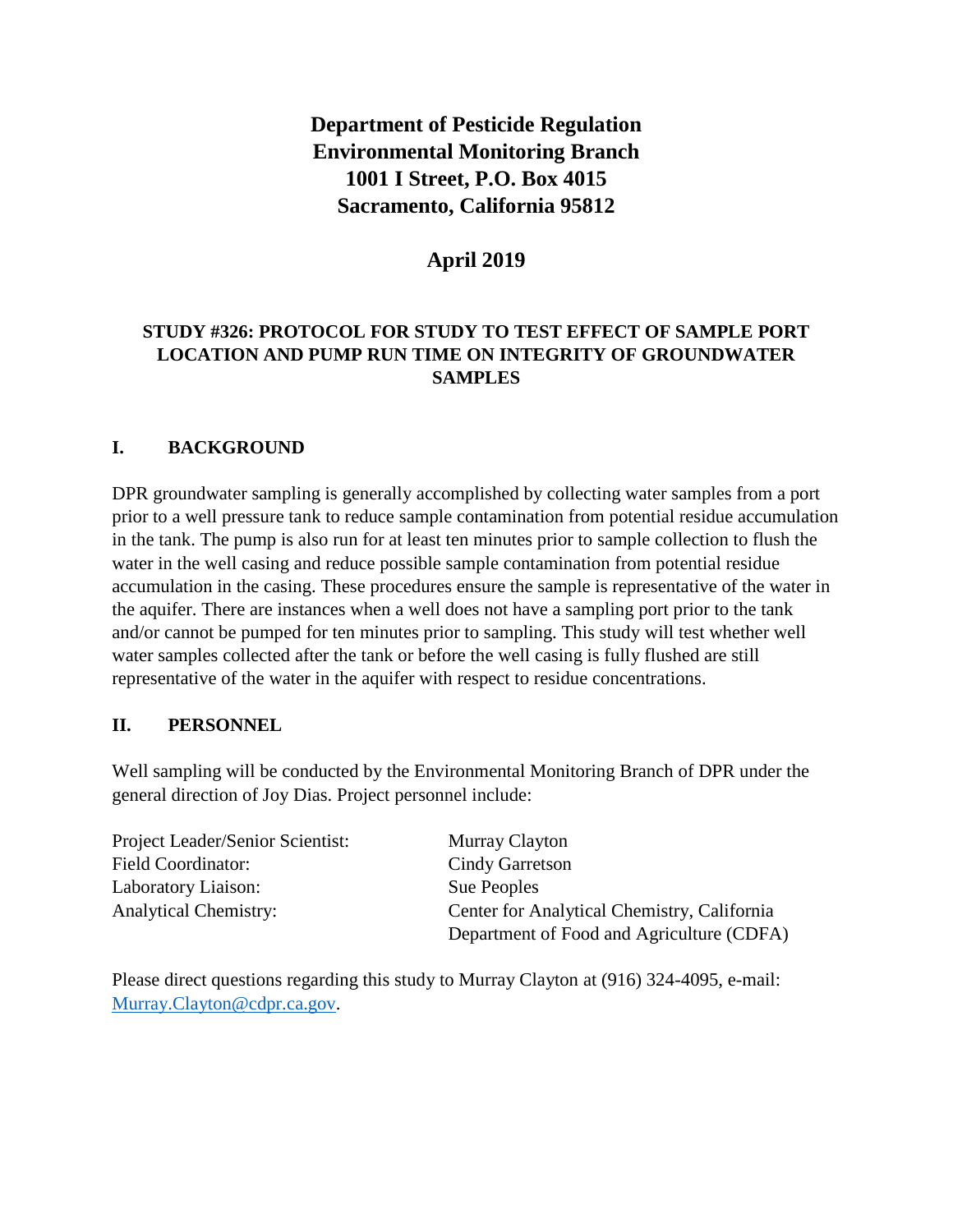# **III. SAMPLING AND ANALYTICAL METHODS**

Sampling will occur between April and July of 2019. Sixty one wells are anticipated to be sampled. This study will be conducted in conjunction with the Study 228 annual well network sampling.

## **Objectives**

- 1) Test if the sample port location (before the tank vs after tank) affects pesticide residue results
- 2) Test if the amount of time that the pump runs prior to sample collection (at least 10 minutes vs zero minutes) affects pesticide residue results

## **Method**

#### **For 47 wells with previous triazine screen detections**

- 1 sample for triazine analysis after the tank and prior to the pump run
- 1 sample for triazine analysis before the tank and immediately upon pump run
- 1 sample for triazine analysis before the tank and after a 10-minute pump run (standard sample)
- 1 sample for triazine analysis after the tank and after a 10-minute pump run

#### **For 5 wells with previous multi-residue screen detections**

- 1 sample for multi-residue analysis after the tank and prior to the pump run
- 1 sample for multi-residue analysis before the tank and immediately upon pump run
- 1 sample for multi-residue analysis before the tank and after a 10-minute pump run (standard sample)
- 1 sample for multi-residue analysis after the tank and after a 10-minute pump run

All samples will be collected from the wells using the methods described in SOP FSWA001.02 (Nordmark and Herrig, 2011). Quality assurance samples will be collected in the field following the guidelines described in SOP QAQC001.00 (Segawa, 1995). Groundwater samples collected by GWPP staff will be sent to the California Department of Food and Agriculture (CDFA) Center for Analytical Chemistry for pesticide analysis and will be analyzed by the CDFA lab for the following two pesticide screens: EMON-SM-05-032 (CDFA, 2016) and EMON-SM-62.9 (CDFA, 2009). Analytical laboratory quality control will be conducted following the guidelines described in SOP QAQC001.00 (Segawa, 1995).

# **IV. DATA ANALYSIS**

Results obtained from the CDFA Center for Analytical Chemistry will be used to assess current groundwater sampling procedures related to sample port location and pump run time. Paired Student t-tests will be conducted between the standard well water sample collection procedure